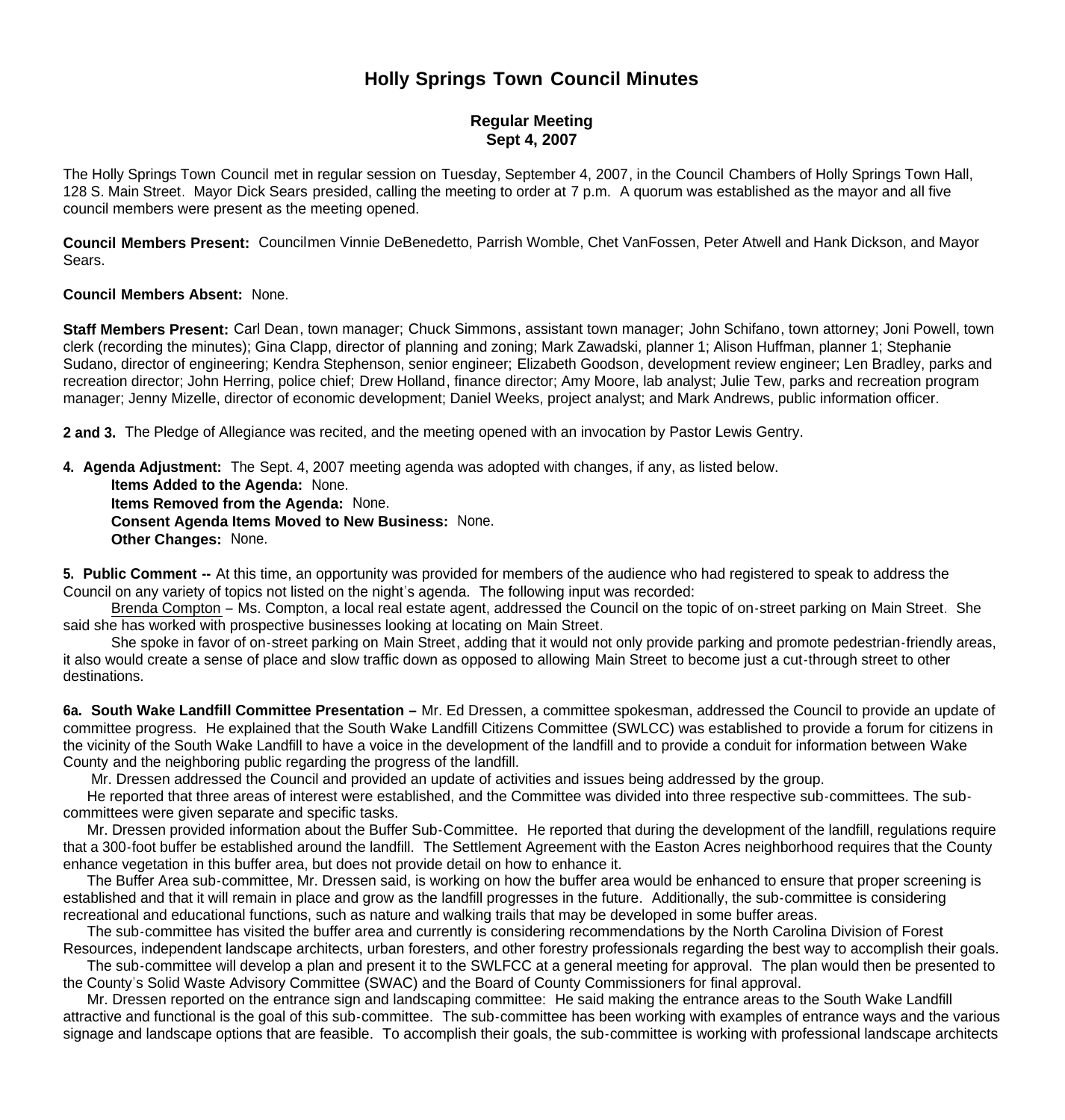to develop a plan that would lay out the landscape including vegetation and signage that is consistent with Wake County requirements. This entrance plan also will be presented to SWAC and the Board of County Commissioners for final approval.

 Mr. Dressen then reported on the East Borrow Area sub-committee: He reported that the East Borrow Area is a 68-acre parcel of land owned by Wake County that is intended for use as a soil borrow area to support the operations of the South Wake Landfill. It is located on the east side of the Highway 55 Bypass.

 The terms of the legal Settlement Agreement with Easton Acres does not allow the soil to be removed until all other borrow areas are exhausted. The task of the borrow area sub-committee is to work with the citizens of Easton Acres and explore the possibilities of establishing an earlier date to convert the use of the parcel to one that will possibly benefit the citizens of Easton Acres as well as the general population of Holly Springs. The sub-committee will meet with the residents of Easton Acres to discuss the issue on Sept. 17.

 Mr. Dressen closed with information about the Committee's Web site, which is used as a communications conduit for the committee members. The site contains the notes from all of the SWLFCC meetings, FAQs, maps, pictures and other pertinent documents.

 Councilman DeBenedetto commended the citizens serving on the committee and expressed appreciation to Wake County Solid Waste Management staff who advises the group.

 **Action:** None.

**6b. Holly Springs Parks and Recreation Advisory Committee Land Acquisition Proposal–** Mr. Jeff Buser, a representative of the Holly Springs Parks and Recreation Advisory Committee, addressed the Council to explain that Progress Energy has approximately 200 acres of vacant land near Shearon Harris Nuclear Plant that the committee believes the Town should try to acquire for park space.

 He said a portion of the land is flat and usable, and there is a pond located on it. The property is behind Braxton Village, Holly Glen, Trotters Bluff, and Holly Springs Business Park, bordering the Novartis site.

 Mr. Buser said the Parks and Recreation Advisory Committee wishes the Town Council to purchase or lease this land from Progress Energy for parks, athletic fields, play areas, etc. In addition, the committee requested that the committee be given permission to contact Progress Energy directly.

 He said the Parks and Recreation Committee recommends that the Town Council allow the committee to contact Progress Energy directly to discuss the purchase or lease of property owned by Progress Energy and that the Town purchase or lease the property as soon as possible.

 Mr. Buser pointed out that the Town is facing a deficit of athletic fields, to be in keeping with the Parks Master Plan and be on target for 2025. Mr. Bradley pointed out that the Town does need to acquire property and should identify it by next year. He is not sure, however, if purchase of the specific subject property is feasible or desirable due to the property's proximity to the highly-sensitive Novartis site. He added that access

also would be problematic. Another issue to consider, he said, would be Progress Energy's historical reluctance to sell its property. Council members agreed that the Town should consider its options for acquiring additional parkland. The Council received the information and

said staff would look into specifics of the recommended site as well as other sites

**Action:** None**.**

**7a. Public Hearing: National Pollutant Discharge Elimination System (NPDES), Phase II Storm Water Ordinance –** Ms. Stephenson said at the Aug. 21 meeting, a public hearing was opened and continued until Sept. 4 on the subject of the town's proposed Storm Water Ordinance, adoption of which is a requirement for the Town to comply with the post-construction portion of its National Pollutant Discharge Elimination System (NPDES) Phase II Stormwater Permit, Permit Number NCS000495.

She said staff is still addressing issues and gathering information and requested that the public hearing be further continued until Oct. 2, 2007.

With that explanation completed, Mayor Sears reopened the public hearing to accept input. The following comments were recorded: None.

There being no input, the public hearing was continued to Oct. 2.

 **Action:** The Council approved a motion to continue the public hearing to the Oct. 2, 2007 Town Council meeting.

 **Motion By:** Atwell **Second By:** Dickson

**Vote:** Unanimous.

**8. Consent Agenda:** The Council approved a motion to approve all items on the Consent Agenda. The motion carried following a motion by Councilman Atwell, a second by Councilman DeBenedetto and a unanimous vote. The following actions were affected:

 8a. Wake County Board of Education Meeting Monday, Sept. 24 - The Council announced that a quorum of the Town Council may be present at a meeting hosted by the Wake County Board of Education at 5:30 p.m. Monday, Sept. 24 at the Crossroads II Building in Cary for the purpose of addressing school system issues.

 8b. Budget Amendments – The Council adopted amendments to the FY 2007-08 budget in the following amounts and for projects approved by Council Aug. 7 and 21: \$319,500 for Stinson Avenue Phase II; \$24,500 for South Main Street sidewalk design; and \$346,900 for the South Wake water line settlement. C*opies of the budget amendments are incorporated into these minutes as addendum pages.*

 8c. Budget Amendment, \$2,390 – The Council adopted an amendment to the FY 2007-08 budget in the amount of \$2,390 to accept insurance proceeds for the repair of a police car and an irrigation pump at Womble Park. A c*opy of the budget amendment is incorporated into these minutes as an addendum page.*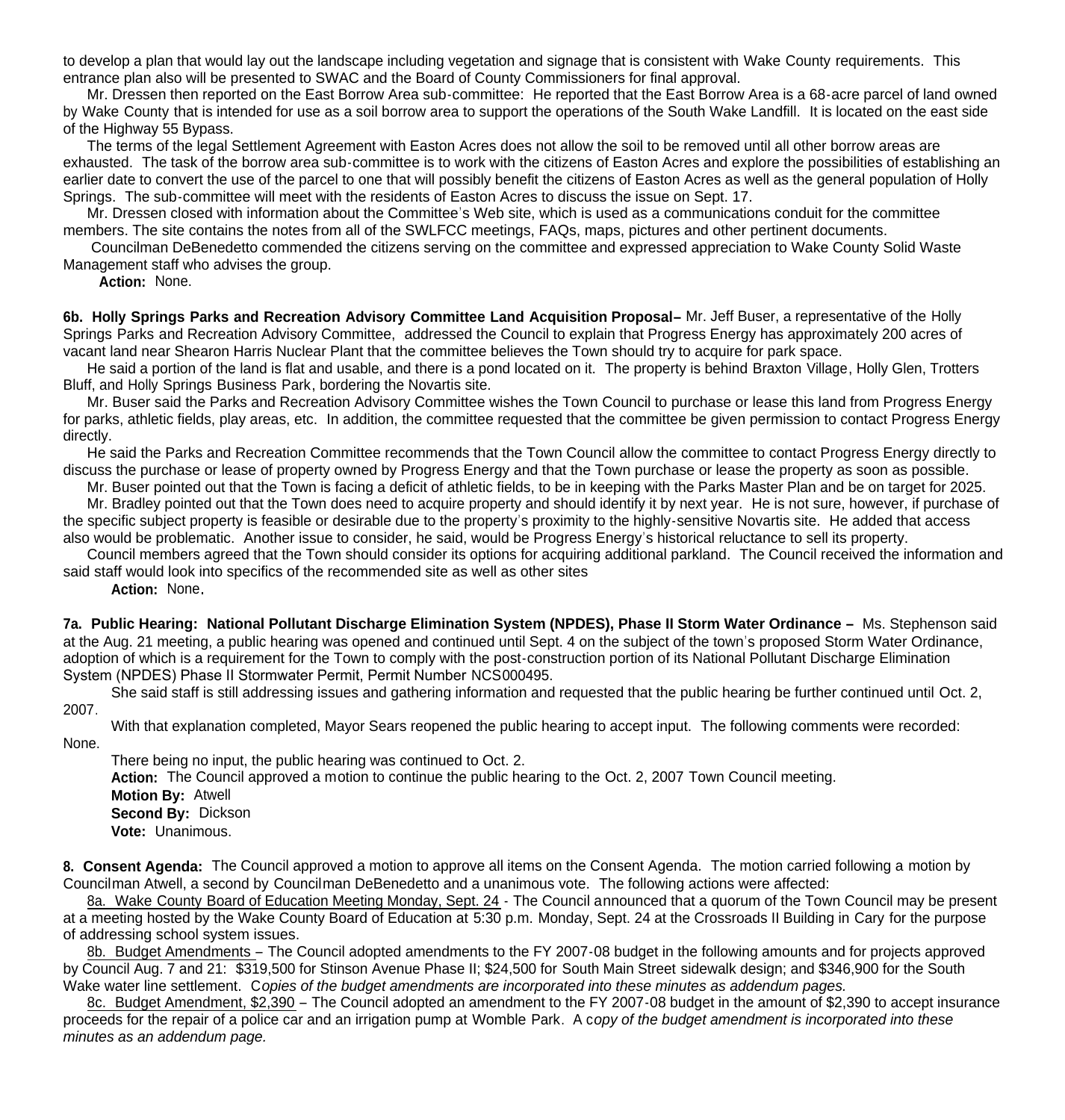8d. Budget Amendment, \$3,500 – The Council adopted an amendment to the FY 2007-08 budget in the amount of \$3,500 for supplies and staff of the track out program for Parks and Recreation department. *A copy of the budget amendment is incorporated into these minutes as an addendum page.*

 8e. Budget Amendment, \$11,000 – The Council adopted an amendment to the FY 2007-08 budget in the amount of \$11,000 and entered into an agreement with Bateman Civil Surveying for the Bass Lake Road sidewalk project. A c*opy of the budget amendment and Bateman Civil Surveying contract are incorporated into these minutes as addendum pages.*

8f. Budget Amendment \$12,500 - The Council adopted an amendment to the FY 2007-08 budget in the amount of \$12,500 to purchase partitions for the IT department. *A copy of the budget amendment is incorporated into these minutes as an addendum page.*

8g. Budget Amendment, \$7,100 – The Council adopted an amendment to the FY 2007-08 budget in the amount of \$7,100 and entered into a utility pole relocation agreement with Progress Energy for the Cass Holt Road intersection. A c*opy of the budget amendment and Progress Energy agreement are incorporated into these minutes as addendum pages.*

 8h. Budget Amendments, \$192,300 – The Council adopted amendments to the FY 2007-08 budget in the amount of \$192,300 to accept NCDOT grant funds and entered into utility relocation and easement agreements with Progress Energy and Time Warner Cable for the Main Street Enhancement project. *A copy of the budget amendment and Progress Energy agreement and Time Warner correspondence are incorporated into these minutes as addendum pages.*

 8i. Budget Amendments, \$100,000 and \$150,000 – The Council adopted amendments to the FY 2007-08 budget in the amounts of \$100,000 and \$150,000 to appropriate 911 Public Safety Answering Point revenues for the Town's 911 system.*Copies of the budget amendments are incorporated into these minutes as addendum pages.*

 8j. Police Department New Roof Contract – The Council awarded a construction contract to low bidder Diamond Construction Co. for installation of a new roof on the police department at a cost of \$13,500.

8k. Parks and Recreations Advisory Committee Re-appointment – The Council reappointed Wanda Holloway to the Parks and Recreation Advisory Board to serve out a July 1, 2007 through June 30, 2009, term.

 At this time, Coucilman VanFossen reported that he has a contractual obligation with the developer of Woodcreek and asked to be recused for discussion and action on the next agenda item.

 **Action**: The Council approved a motion to recuse Councilman VanFossen from the meeting due to his contractual tie with the applicant.  **Motion By:** Atwell

**Second By:** Dickson

**Vote**: Unanimous.

**9a.** Shoppes at Woodcreek Site, 07-DP-12 – Mr. Zawadski explained the Town has received a request for an integrated center to be located on 1.65 acres at the intersection of Sunset Lake Road and Eisenhower Drive. These properties are located within the Northeast Gateway Plan. The proposed integrated center plan includes one 12,000 square foot building located along Sunset Lake Road and one 3,500 square foot building located on the opposite side of the site.

He said the site would be accessed by a driveway off of Eisenhower Drive as well as a shared access driveway with the adjacent Sunset Mart development. A total of 62 parking spaces (minimum required) are proposed throughout the site and would be located entirely behind the building. A total of 1,308 square feet of open space is proposed to be located in front of the larger building and used as a plaza area (see condition below regarding design of this area.) A sidewalk is proposed along Eisenhower Drive that would connect the site to the Sunset Lake Road sidewalk.

 He said this project is located within a Gateway Corridor and is therefore subject to a higher degree of architectural requirements. The two buildings are proposed to be constructed primarily of a brown and red colored brick along with secondary building materials that include beige and white colored EIFS. Various architectural elements such as roofline modulation, metal awnings, multiple brick patterns, decorative louvers, and multiple cornices are proposed.

Councilman DeBenedetto asked questions about the elevation of the building and specifics about expected traffic flow.

 Mr. Zawadski reported that the Planning Board recommended approval of the plan but did express concerns about the proposed landscaping. While the proposed landscaping meets requirements, staff did look at options for installation of a fewer number of larger trees. He said that would be a minor amendment that could be handled administratively.

 Joe Signoretti, representing the Planning Board, addressed the issue. He said the applicant did everything he was asked to do; however, the numerous plantings would hide an attractive building. He said it makes sense to require fewer trees that are more mature.

Councilmen Atwell and Dickson said they support landscaping changes to promote visibility of the building.

The applicant, Bill Shankle, said he would agree to that modification of the plan

**Action:** The Council approved a motion to approve Development Plan #07-DP-12 for Shoppes at Woodcreek as submitted by Sepi Engineering, project number 07-DP-12, dated 8/13/07 with the recommendation that the applicant work with planning staff to amend the landscaping plan and with the following conditions:

- 1. A fee-in-lieu of pump station upgrades will be required for this project
- 2. Prior to installation, a site lighting plan must be submitted to and approved by the Department of Planning & Zoning.
- 3. Prior to issuance of Building Permit, the following must be completed:
	- a. Details for the design and layout of the developed open space must be submitted to and approved by the Department of Planning and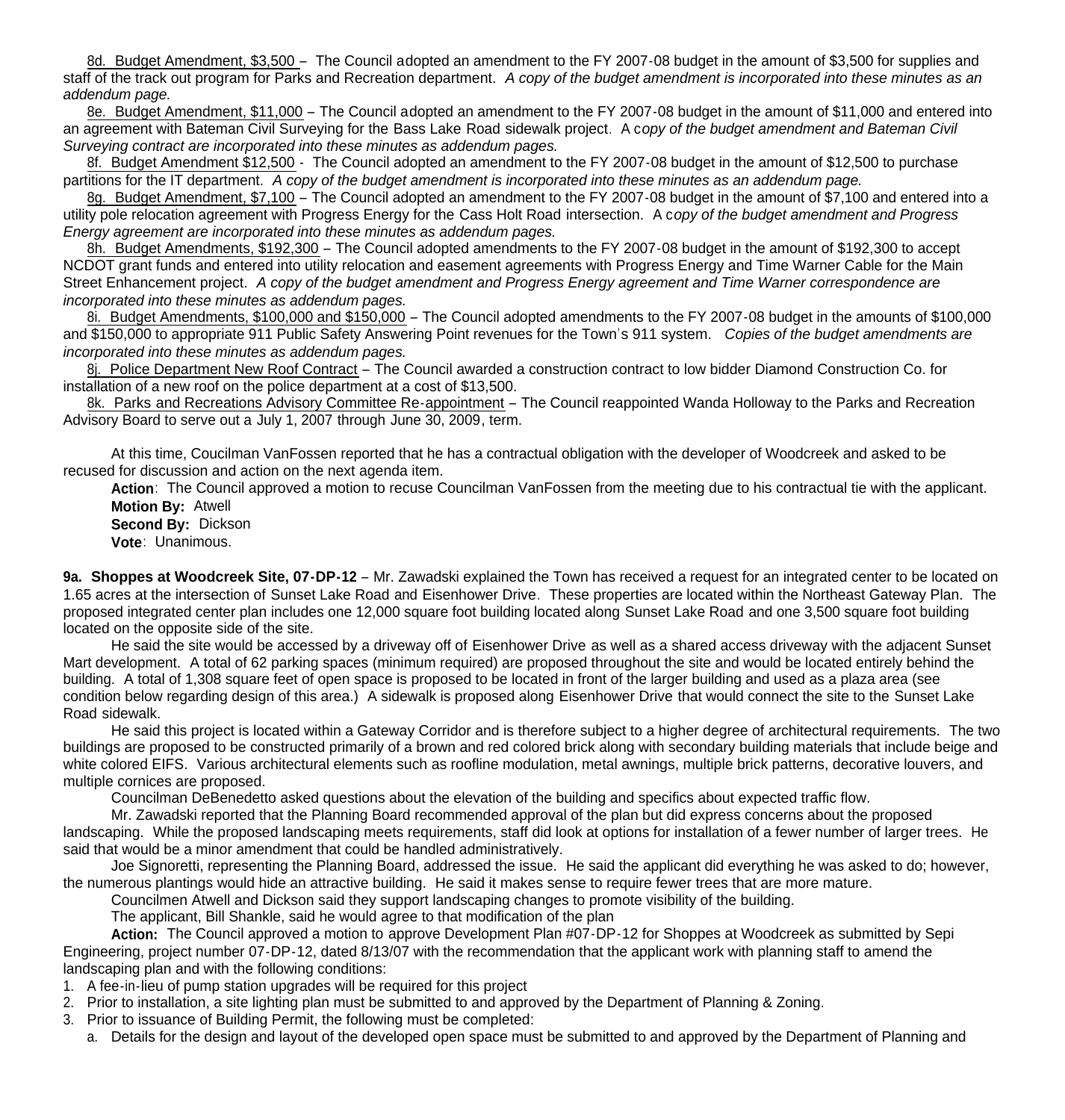Zoning.

- 4. The following items are to be included on construction drawings (later in the approval process):
	- a. A comprehensive drainage area map with calculations will be required at 1<sup>st</sup> construction drawing submittal.

**Motion By**: Atwell **Second By:** Womble **Vote:** Unanimous

Councilman VanFossen reported that he also is professionally involved with the developer of the following agenda item. He remained excused from the meeting.

**9b. Green Oaks Business Center Site, 07-DP-14 –** Ms. Huffman said the town has received a plan for Green Oaks Business Center, to be located on the corner of Premier Drive and Green Oaks Parkway. The applicant is proposing the area to be flex/warehouse space totaling 22,440 square feet. The applicant is recombining parcels in order to create an integrated center with the Jump Zone project.

 She said also included in the development plan is a waiver request for architectural and site design requirements. The applicant is proposing to have the three sides that would be visible from Green Oaks Parkway to be masonry, and the rear of the buildings that would not be visible to be finished in metal.

 Ms. Huffman explained the parking spaces that are provided, including 10 spaces that are proposed to be shared parking with the Jump Zone project.

Councilman DeBenedetto asked for clarification of the role a council member plays when he is recused.

 The Town Attorney explained that the recused council member is removed as a public official and is – because there is no definition of "discussion" in the statutes -- free to speak as a member of the public, or as the architect for a project without violating code or statutes on ethics.

 Councilman Atwell asked about the "back of the building." He said he was not impressed with the appearance with the design of the rear of the building.

 Mr. VanFossen, architect for the project, pointed out that the back of the building faces the side of Jump Zone. What the applicant is doing, he said, is putting more material than is required on the front and sides. He also pointed out that the same waiver was granted for the Jump Zone project, which is incorporated into the subject center.

 Councilman Atwell asked if the applicant would be interested in wrapping the rose brick around the back of the building to add interest to the rear of the building.

 Mr. VanFossen said that change would change the roof design but he does not feel it would be necessary because of the way the building faces. He said the Council could make it a condition of approval.

 Following questions about how the proposed parking lot provides access to neighboring property, Councilman Atwell then noted that the back sides of the building would be more visible than he originally thought.

Councilman DeBenedetto suggested tabling the issue until revised elevations are designed and provided.

 **Action:** Councilman DeBenedetto moved that the applicant work with staff and bring revised elevations to Council. Councilman Womble seconded the motion.

 Ms. Clapp explained that if Council has no problem with the overall site plan, the applicant could move forward in the construction review process site and with site work.

 **Vote:** The motion failed, following a tie vote. Councilmen DeBenedetto and Womble voted for the motion. Councilman Atwell and Dickson voted against.

**Action #2:** The Council approved a motion to approve Development Plan 07-DP-14 for Green Oaks Business Center as submitted by Thompson and Associates, titled Preliminary Development Plans for Green Oaks Business Center, dated revised 08/13/2007 with the following conditions:

- 1. Prior to issuance of building permit:
	- a. A recombination plat combining lots 4a & 4b will need to be recorded.
	- b. Revised elevations and waiver requests shall be provided to Town Council for review and consideration.
- 2. Prior to construction drawing submittal the following items will need to be addressed:
	- a. The existing land disturbance permit for this area will need to be closed out.
	- b. A comprehensive drainage area map and supporting calculations
	- c. Show and label backwater easements (to be recorded) at stream crossings and storm drainage inlets; provide 100 year calculations accordingly
	- d. All environmental permits for the entire project will be required
- 3. Within 10 business days of Town Council approval, revised plans need to be submitted to address the following items.
	- a. All signage needs to be removed from the building elevation drawings.
- 4. Prior to Town Council approval, the following item will need to be addressed:
	- a. Field verification of the right-of-way and easements associated with Green Oaks Parkway along this property frontage. This field verification is needed to coordinate the horizontal and vertical design of the Town's roadway plans with the grading of this site.

**Motion By:** Atwell

**Second By:** Dickson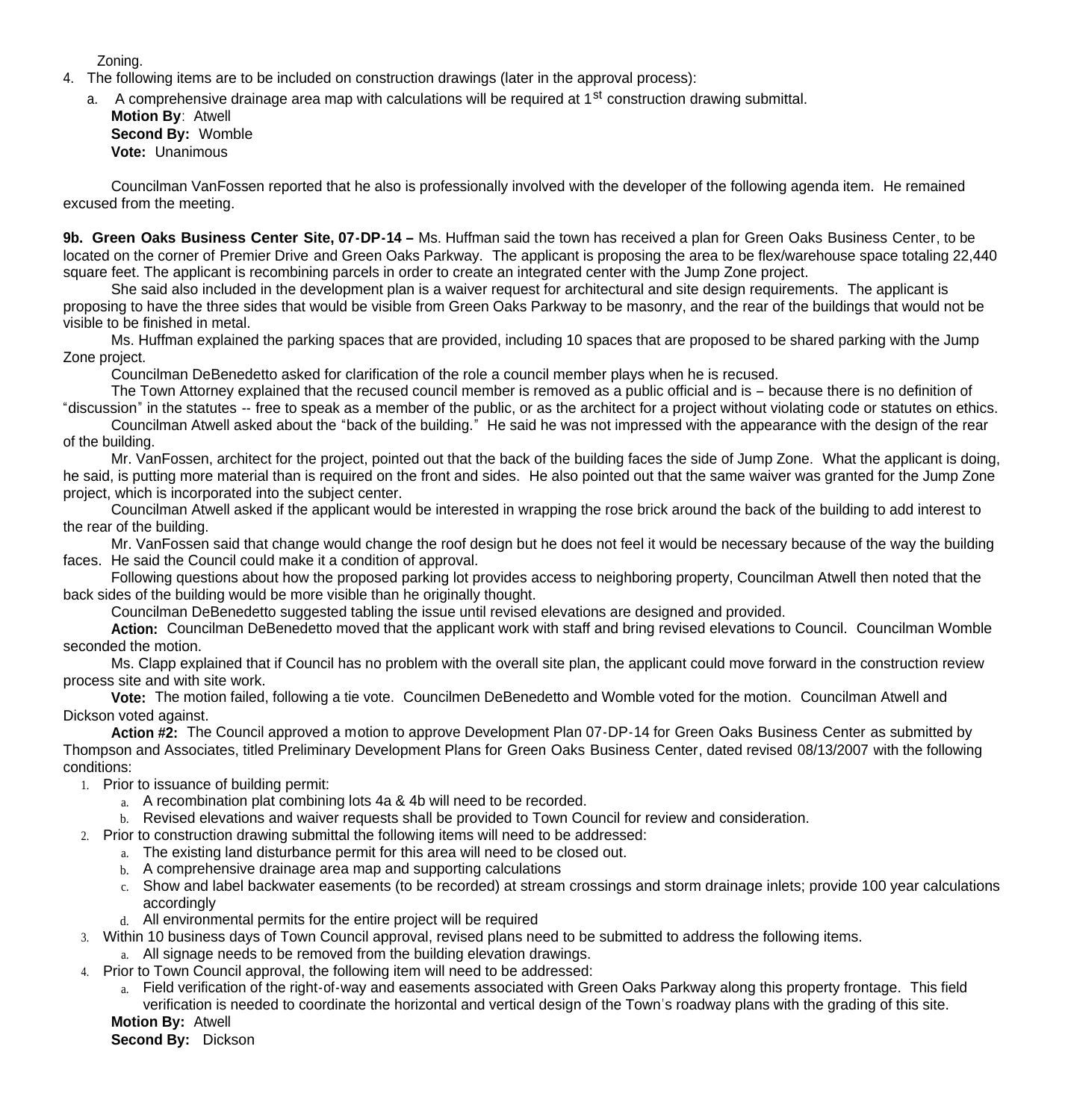**Vote:** Unanimous.

 No action was taken on the waiver request. Instead, Condition No. 1b addresses this by requiring the applicant to return to the Council with new elevations and any waiver requests that might still be needed.

 At this time, Mr. VanFossen addressed the Council and said that the owner of the site would likely ask him why the Jump Zone was allowed to adjust its exterior building materials but this project is not being allowed to do so. He asked the Council members to think about it and provide him with an answer to that question.

**Action**: The Council approved a motion to readmit Councilman VanFossen into the meeting.  **Motion By:** Atwell **Second By:** Dickson **Vote**: Unanimous.

**9c. Corrugated Container Corp. Site, 07-MAS-05 –** Ms. Huffman said Corrugated Container has submitted to the town a detailed master plan to create nine lots. There is a plat currently to subdivide 24.94 acres of the total tract, and the remaining 10.476 acres would be the area for the master plan.

She said the property is located within the business park and is zoned LI: Light Industrial. It was suggested by staff to set a minimum acreage and a maximum number of lots in order to give the developer or customers who may purchase the property flexibility. The developer has set the minimum lot size as 0.5 acres, and the maximum number of lots proposed is 12 lots.

She said included with the detailed master plan is a landscape plan designating the areas where there are different types of buffers required. Since this is a "Detailed" Master Plan, an administrative preliminary plan will not be required to be submitted; therefore, if approved, the owner may submit plats to subdivide the parcels and submit development plans upon approval.

**Action:** The Council approved a motion to approve Detailed Master Plan #07-MAS-05 for Corrugated Container as submitted by Aiken & Yelle Associates, PA, project number 301 Thomas Mill Road, dated revised 07/30/2007 with the following conditions:

- 1. A fee-in-lieu of road way construction will be required for Green Oaks Parkway
- 2. Prior to the first construction drawing submittal for any portion of this Master Plan the following items must be addressed:
	- a. Provide documentation of offsite sewer easement
	- b. A comprehensive drainage area map with calculations
- 3. Prior to the first construction drawing approval for any portion of this Master Plan the following items must be addressed:
	- a. The plat for the offsite drainage easement (located on Corrugated Container's remaining tract) must be recorded.
- 4. There are two options for sewer shown with these plans (Option A & B). Option A is preferred by the developer and appears to staff to be the better option if this project is developed prior to the adjacent property (G&G Properties). Note that Option A can only be constructed if it is approved and installed at or before the time of the construction of the 4-lane design of Green Oaks Parkway due to the depth of the sewer.

**Motion By:** Atwell **Second By:** Dickson **Vote:** Unanimous

9d. Main Street Parking – Councilman Atwell said that he would like the Town Council to reconsider its previous direction given to staff regarding the Main Street Enhancement Project and specifically, the on-street parking design.

 Councilman Atwell said his idea would be to continue the Main Street project without on-street parking and use project savings realized for enhancing streetscape features and the creation of pedestrian gathering locations; however, he stressed that he would think that on-street parking may very well be appropriate for other sections of Main Street, but not for the one-block section of Main that extends from Center to Ballentine Street in front of Town Hall.

Councilman Womble agreed that, in his mind, no on-street parking is appropriate for this section of Main Street.

Councilman VanFossen challenged these ideas.

Councilman Atwell said he would support a design with wider sidewalks and plaza type features.

 Ms. Stephenson said, from this discussion, she is envisioning wider herringbone sidewalks, seating areas and bump-outs for pedestrian crossings.

Councilman Dickson said he would not mind parking spaces in front of Village Office Condos and not in the remaining block.

 Councilman DeBenedetto and Atwell agreed that drawings of what the project could look like with no on-street parking should be drawn up for review.

Staff said concept drawings could be provided Oct. 2.

Councilman VanFossen asked what kind of on-street parking would the Council envision for other areas besides the municipal block.

 Councilman DeBenedetto suggested parallel parking; Councilman Womble said parallel; Councilman VanFossen said parallel parking is not as safe, so he prefers reverse-angle; Councilman Atwell said traditional angle or parallel; Councilman Dickson said more traditional parking design, whether parallel or traditional angle, should be on Main Street.

**Action:** The Council approved a motion to not include on-street parking on Main Street on the municipal block between Center and Ballentine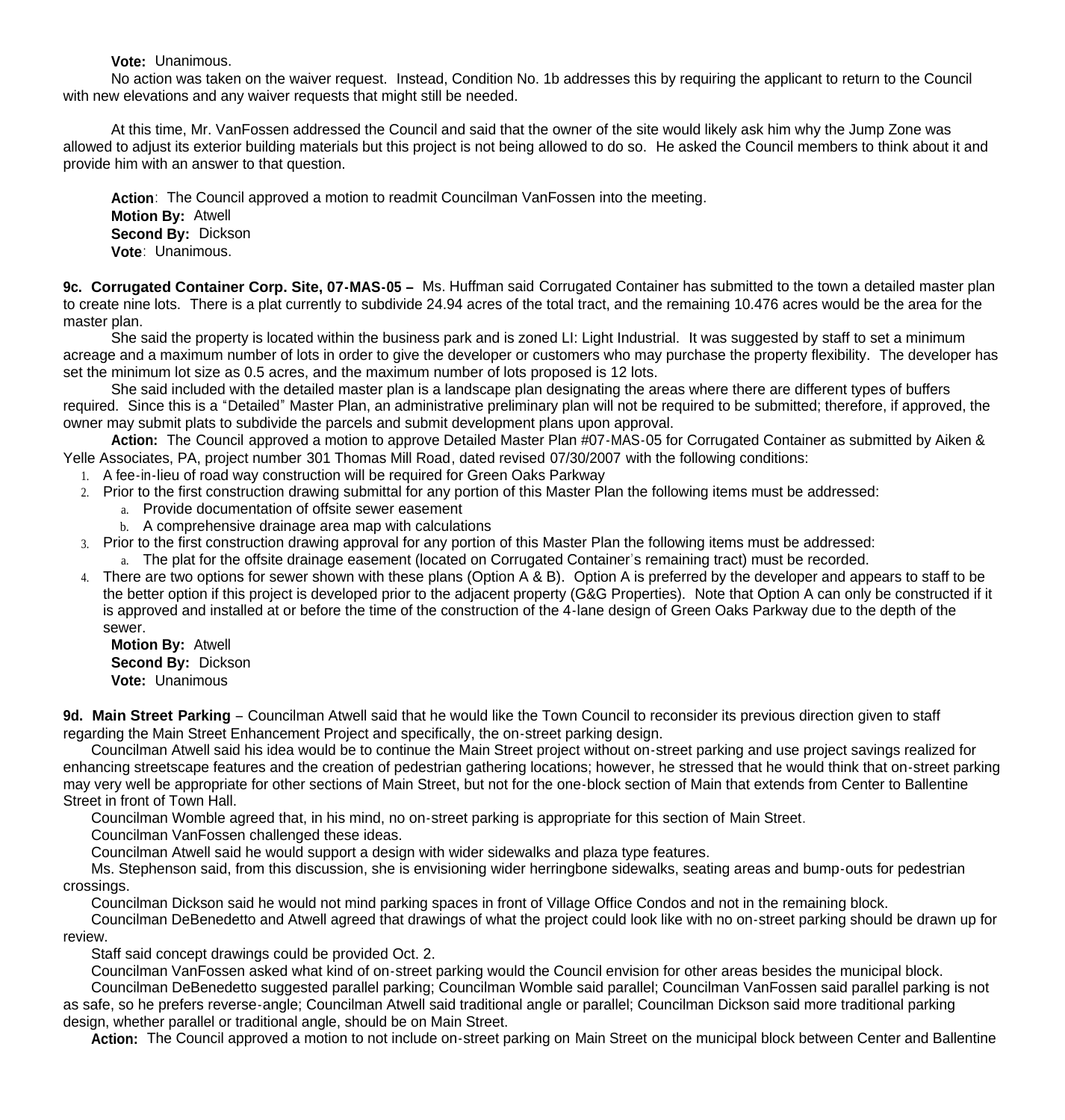Streets.

**Motion:** Atwell

**Second By:** Womble

 **Vote:** The motion carried following a 4-1 vote. Councilmen DeBenedetto, Womble, Atwell and Dickson voted for the motion. Councilman VanFossen voted against.

 **Action:** The Council approved a motion to promote parallel parking where appropriate at other locations on Main Street as it develops. **Motion:** Atwell

**Second By:** DeBenedetto

 **Vote:** The motion carried following a 4-1 vote. Councilmen DeBenedetto, Womble, Atwell and Dickson voted for the motion. Councilman VanFossen voted against.

**9e. Ordinance 07-15, Town's Water Conservation Code** – In response to severe drought, the town's suppliers of water – Harnett County and the City of Raleigh – both were enacting stiffer water use restrictions in an effort to conserve this natural resource.

 Because the Town is contractually obligated to follow the lead of its water suppliers, proposed amendments to the Town's existing water conservation code were presented.

 Mr. Dean explained that the Town's current code would be more restrictive than either Harnett County or Raleigh unless the code is amended. An ordinance to amend the code so that Stage 1 restrictions more closely resembled the restrictions being implemented by Raleigh and Harnett County was presented.

 Councilmen agreed that the Town should not prohibit the bulk sales of water for dust control, new street compaction and new waterline testing because of the safety issue.

 **Action:** The Council approved a motion to adopt Ordinance 07-15 modifying the Stage 1 Water Emergency water use restrictions as amended to still allow for street compaction and dust control and new waterline testing but to restrict all other non-essential uses of water.

 **Motion:** Atwell **Second By:** Womble

**Vote:** Unanimous.

A copy of Ordinance 07-15, as amended, is incorporated into these minutes as addendum pages.

9f. Resolution 07-35, Cass Holt Road/Avent Ferry Road Intersection Traffic Signal – Mr. Dean said last week, Mayor Sears had discussions with Sen. Richard Stevens concerning a traffic signal that has been approved by N.C. Department of Transportation for the intersection of Cass Holt Road and Avent Ferry Road but which NCDOT does not intend to fund.

He said Town funding has been provided to begin design of the signal.

 The Town already has provided a large amount of funding for improvements to the "state-maintained" Avent Ferry Road, and Mr. Dean said he does not feel it would be unreasonable to request that NCDOT fund the approximately \$100,000 in costs for the signal.

 The Mayor plans to forward this resolution to NCDOT via Sen. Stevens in hopes that the senator can influence a positive decision for the Town.

 Councilman Atwell stressed that the Town should take any measure it can to provide a safer walkway along Avent Ferry from Holly Meadow to the sidewalk segment at Cass Holt Road – even as a temporary measure – because school children have crossed in the dark, and is dangerous. He suggested that even an earthen path would be better than nothing.

Ms. Sudano said her department would conduct a field visit this week.

**Action:** The Council approved a motion to adopt Resolution 07-35 requesting that the N.C. Department of Transportation provide \$100,000 in funding for the installation of a traffic signal at the intersection of Cass Holt and Avent Ferry Roads.

**Motion By:** Atwell **Second By:** Dickson **Vote:** Unanimous A c*opy of Resolution 07-35 is incorporated into these minutes as an addendum page.*

**10. Other Business:** Councilman Womble read a prepared statement regarding development in Holly Springs, particularly as it relates to stresses on the public infrastructure. He said he supports the growth, but feels it was too much too fast. He said the Town should consider its growth strategies.

 **Action:** Councilman Womble made a motion that information be provided at the Sept. 18 meeting as to the processes and procedures that should be followed in placing a moratorium on residential development. Councilman DeBenedetto seconded the motion.

 During discussion, there was much said about how a motion was not necessary for a Council member to request information. Council members urged Councilman Womble to simply make the request and not in the form of a motion.

 The Town Attorney said he could provide the information and went on to explain the limitations of statutes on placing a moratorium on development. He cited N.C.G.S. 160A-381(e) which states, "Any ordinance establishing a development moratorium must expressly include at the time of adoption each of the following: